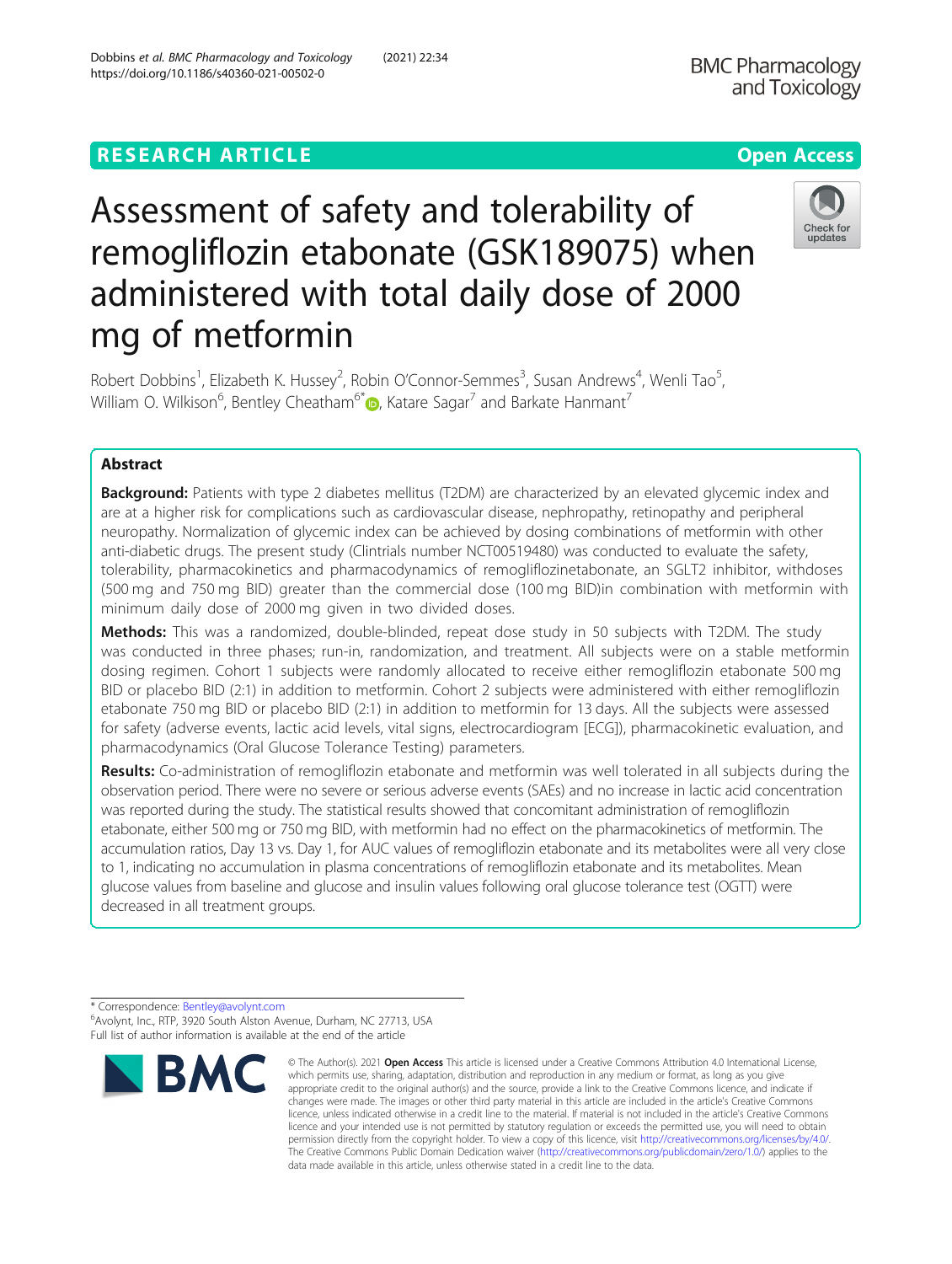**Conclusion:** Co-administration of doses of remogliflozin etabonate (500 mg BID or 750 mg BID) greater than the commercial dose (100 mg BID) with metformin (2000 mg BID) was shown to be safe and effective during the observation period.

Trial registration: [ClinicalTrials.gov,](http://clinicaltrials.gov) [NCT00519480.](https://clinicaltrials.gov/ct2/show/NCT00519480) Registered:22 August 2007.

Keywords: Lactic acidosis, Metformin, Pharmacokinetics, Pharmacodynamics, Remogliflozin etabonate, Remogliflozin, Safety, SGLT2 inhibitor, Sodium-glucose transporters (SGLTs), Type 2 diabetes mellitus

# Research in context

- What is already known about this subject?  $\geq$  Patients with type 2 diabetes mellitus (T2DM) show an elevated glycemic index and are at a higher risk for serious complications, Metformin is a well known antidiabetic drug, Lower dose of Remogliflozin Etabonate in combination with metformin is safe and effective
- What is the key question?  $\geq$  To evaluate whether higher doses Remogliflozin Etabonate in combination with metformin is safe and effective.
- What are the new findings?

 $\geq$  The co-administration of Remogliflozin Etabonate (500 or 750 mg BID) and Metformin (> 2000 mg/ day) was found to be safe and tolerable in T2DM patients, with no metabolic disturbances observed.  $\geq$  Body weight was reduced in all treatment groups; however, 1 kg more was lost in the RE groups compared to metformin alone.

➢ Observed reduction in fasting glucose and OGTT levels suggest potential improvement in glycemia with RE in patients already on high-dose of metformin

 How might this impact on clinical practice in the foreseeable future?

 $\geq$  As metformin is widely used antidiabetic agent, RE will be used in combination with metformin in treating subjects with T2DM. This study demonstrates safety and tolerability, and to some extent efficacy, in T2DM when RE and metformin is used for T2DM in clinical practice.

# Background

Type 2 diabetes mellitus (T2DM) is a chronic, metabolic disease with symptomatic hyperglycemia and is associated with a higher risk for complications such as cardiovascular disease, nephropathy, retinopathy and peripheral neuropathy [[1](#page-10-0)]. As per the International Diabetes Federation, 425 million people have diabetes and this number is expected to rise to 629 million by 2045 [\[2](#page-10-0)]. Diabetic complications can be managed by keeping blood glucose levels within normal ranges. Treatment guidelines from the American Diabetes Association and European Association for the Study of Diabetes recommend metformin, along with diet and exercise, as a first line therapy followed by adding second-line agents to these patients with insufficient control of hyperglycemia [\[3](#page-10-0)]. However, despite the use of multiple medications to control patients' blood glucose levels, two thirds of patients with T2DM remain unable to reach their HbA1c targets [[4](#page-10-0)]. Therefore, development of new anti-diabetic drugs is needed but the combination or compatibility of metformin with other drugs becomes a serious challenge in developing new anti-diabetic therapies.

Metformin is an oral anti-hyperglycemic drug which decreases blood glucose levels by decreasing hepatic glucose production (gluconeogenesis), decreasing the intestinal absorption of glucose, and increasing insulin sensitivity by increasing peripheral glucose uptake and utilization [[5\]](#page-10-0). Lactic acidosis is a serious adverse event (AE) associated with metformin administration and has been labeled as such as a warning by the FDA  $[6, 7]$  $[6, 7]$  $[6, 7]$  $[6, 7]$  $[6, 7]$ . Hyperglycemia can also be controlled by increasing renal glucose excretion via inhibition of sodium-glucose transporters (SGLTs) [\[8](#page-10-0)]. SGLT1 and SGLT2 are found in the kidney and are responsible for the majority of glucose reabsorption (10 and 90%, respectively). Vallon et al. reported that fractional renal reabsorption of glucose is reduced in mice lacking the SGLT2 gene as compared to wild-type mice [\[9](#page-10-0)]. Previously published studies with diabetic patients revealed SGLT2 inhibition lowers plasma glucose levels via urinary glucose excretion [[10](#page-10-0)].

Remogliflozin Etabonate (RE) is a novel and potent inhibitor of SGLT2, and studies have reported a safe and effective response of RE in lowering the plasma glucose concentration in patients suffering with T2DM [[11,](#page-10-0) [12](#page-10-0)]. In vitro analyses have also reported a low clinical drug interaction risk for remogliflozin etabonate because of availability of multiple biotransformation pathways [[13\]](#page-10-0).

In a previously published study, concomitant administration of RE (500 mg BID) and metformin (500 mg BID) for 3 days was well tolerated. Remogliflozin etabonate had no effect on the steady-state plasma profiles of metformin, and metformin had no effect on the pharmacokinetics of RE or its metabolites [\[14\]](#page-10-0). The present study was conducted to evaluate the safety, pharmacokinetics and pharmacodynamic analysis of concomitant administration of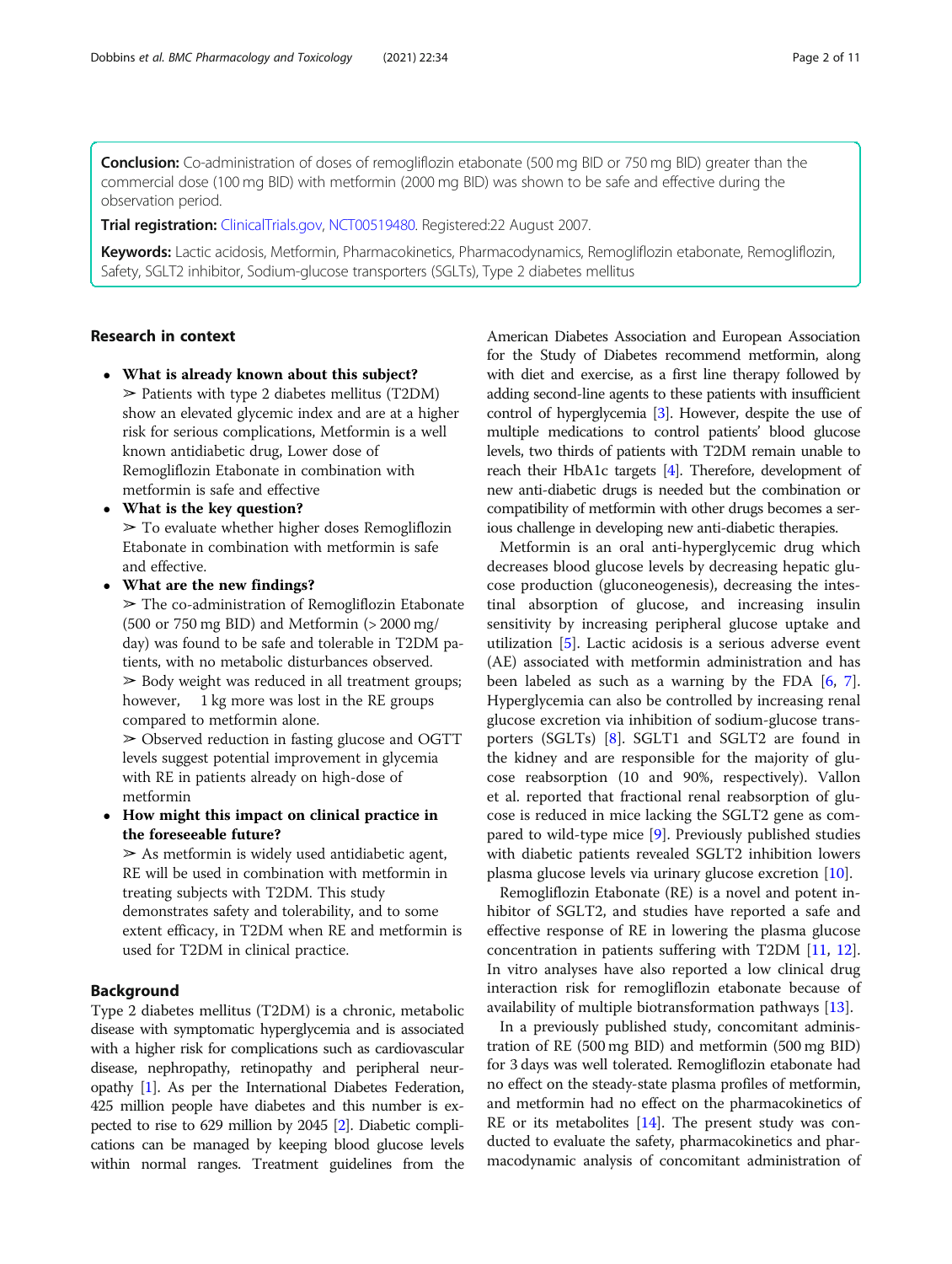metformin ( $\geq$ 2000 mg / day) and RE (500 mg BID, 750 mg BID) over a longer duration (13 days) and in a larger number of (50) subjects with T2DM.

# Methods

# Study design

This was a randomized, double-blinded, repeat dose parallel group study. Subjects currently taking metformin for the treatment of T2DM and fulfilling the inclusion criteria were recruited. The study protocol was approved by the institutional review board (IRB) and the study was conducted in accordance with the major ethical principles specified in the Declaration of Helsinki and good clinical practice (GCP) guidelines. Written informed consent was obtained from each subject before any study related procedure was performed. This was a multicenter study conducted at a total of four centers: two centers in the USA, one center in Germany, and one center in Argentina. The study protocol, any amendments, the informed consent, and other information were reviewed and approved by relevant ethics committee or review board at each study center.

The study was comprised of three phases; run-in, randomization, and treatment. In the run-in phase, subjects who were taking < 2000 mg of metformin were titrated up over a 14-day period to a minimum daily dose of 2000 mg immediate release metformin. If subjects were taking metformin once daily (QD) or three times daily (TID), then they were titrated to BID for the duration of the study. Following the run-in phase, treatment phase of 13 days included in-house assessment in clinical research unit from day − 2 to day 4 and day 12 to day 14 and outpatient basis assessment from Day 5 to Day 11 with follow-up visit from Day 21–24. In treatment phase the patients were considered in two cohorts. Cohort 1 subject were randomly allocated to receive either RE 500 mg BID or placebo BID (2:1) in addition to metformin. Cohort 2 subjects received either RE 750 mg

BID or placebo BID (2:1) in addition to metformin. Cohort 2 dosing commenced after at least 18 subjects in Cohort 1 had completed dosing and preliminary safety information had been reviewed (Fig. 1). The decision to begin Cohort 2 was based upon blinded review of AE reports, vital signs, ECG findings and clinical laboratory results by the site physicians and medical monitor.

#### Treatment assignment

Treatment assignments were in accordance with the randomization schedule stratified by cohort with fixed block size. Upon successful completion of the metformin titration period, each subject is randomly assigned to one of the two cohorts with either one of the two RE dose regimens or placebo in a ratio of 2:1. A central randomization was applicable for all sites, and performed using a GSK proprietary IWRS randomization system.

### Sample size

The sample size planned for this study arose primarily from practical feasibility. There was no formal calculation of power or sample size. However, considering mean difference of plasma lactate level between treatment and placebo as one of evaluable end-points, a sample size estimation using the plasma lactate levels had been determined. A sample size of 12 subjects or 16 subjects with evaluable data completed for each active arm and placebo arm was estimated. This was based on larger inter-subject standard deviation of lactate level of 0.45 mmol/L in metformin alone group observed in previous report of 3-day metformin-RE drug-drug interaction study [[15\]](#page-10-0).

#### Inclusion and exclusion criteria

Men and women (with adequate birth control, if of childbearing potential) aged 30–64 years (both inclusive) having a body mass index (BMI) of  $22-40 \text{ kg/m}^2$  with a

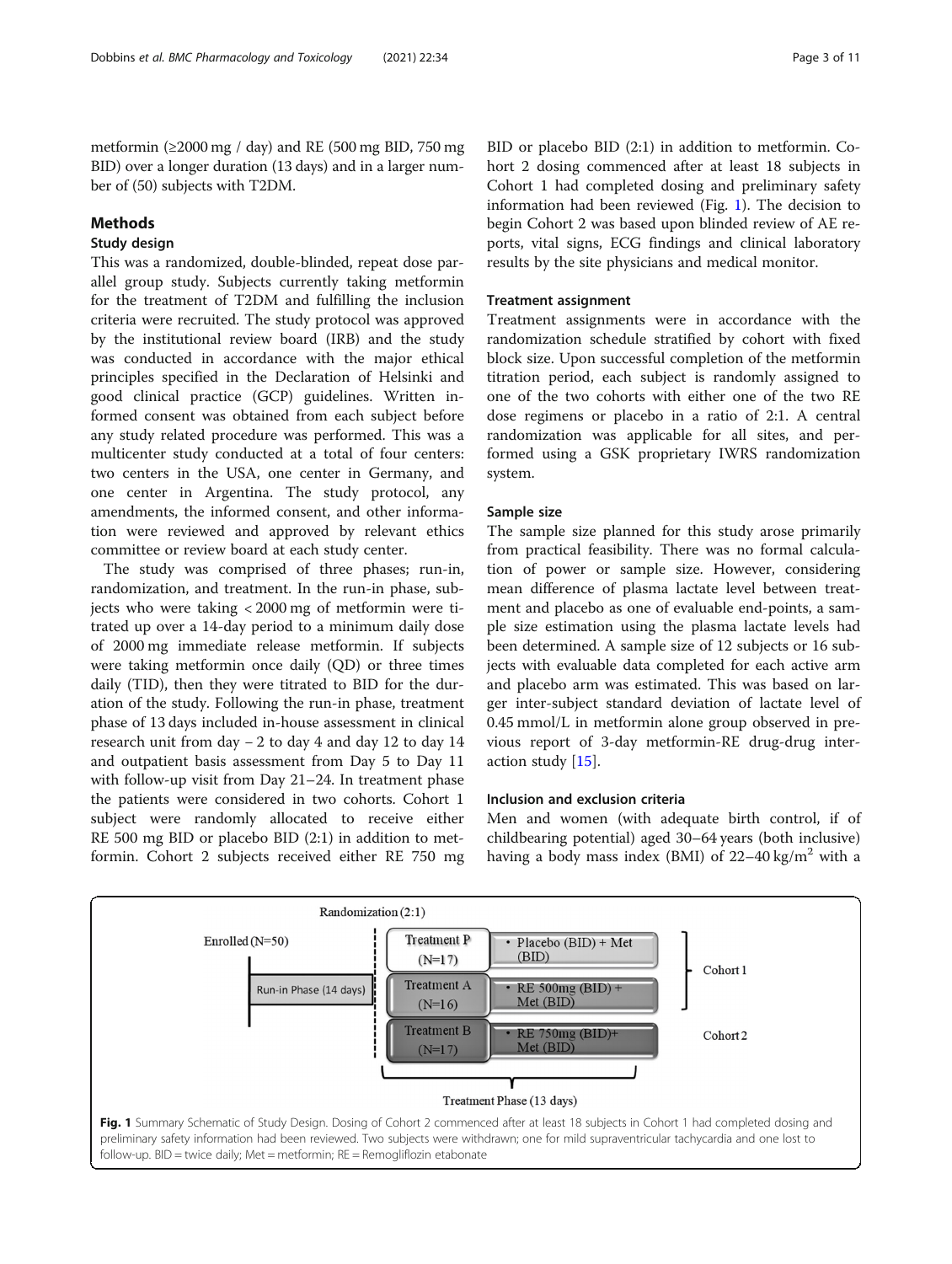documented T2DM diagnosis (diagnosed not less than 3 months; HbA1c range from 7 to< 10% and fasting plasma glucose (FPG) < 280 mg/dL at screening, fasting C-peptide lower limit of the reference range for an approved local laboratory assay) who were not adequately controlled by monotherapy with metformin were included in the study. Only those subjects were included who were willing and medically able to titrate their metformin dose to at least 2000 mg/day for 2 weeks, if on a lesser dose and have FPG > 126 mg/dL near the end of the run-in period.

Subjects with a prior history of autoimmune type 1 diabetes mellitus, diabetic ketoacidosis or lactic acidosis, gastrointestinal, hepatic or renal diseases were excluded from the study. Subjects requiring insulin therapy and any other anti-diabetic drug were also excluded from the study.

#### Study objectives

The primary objective of the study was to access the safety and tolerability of RE (500 mg and 750 mg twice daily) along with metformin at doses 2000 mg daily in subjects with T2DM in terms of incident adverse events including hypoglycemia, plasma lactic acid levels and lactate levels and clinically relevant changes in vital signs and laboratory assessments.

The secondary objectives included the assessment of the effect of RE on steady state plasma concentrations of metformin, pharmacokinetics of RE and key metabolites while on metformin treatment and the response to an oral glucose tolerance test (OGTT) when RE was added to metformin versus metformin alone. The study assessment therefore included safety assessments (adverse events, hypoglycemia, plasma lactic acid level and lactic acidosis events, vital signs, ambulatory blood pressure monitoring, ECG, clinical laboratory values, fluid balance and body weight) as well as pharmacokinetic sampling, and plasma glucose, plasma insulin levels after OGTT.

#### Adverse event monitoring

The adverse events monitoring included recording of any adverse event (AE) and serious adverse event (SAE) reported or observed during the entire study and followup period. All the subjects were counseled to inform study staff of any AEs that occurred during the study. Any abnormal laboratory findings (e.g., clinical chemistry, hematology, and urinalysis) or other abnormal assessments (e.g., ECGs, vital signs, physical examination) that were judged by the investigator as clinically significant were recorded as AEs or SAE.

#### Clinical laboratory evaluations

For all measures, blood sample was obtained prior to having breakfast and were collected on baseline (Day-1), mornings (prior to first dose and breakfast) of Day 1, 2, 3, and 4 (inpatient) and Days 6, 8, and 10 (outpatient) and Days 13 and 14 (inpatient). Free fatty acids (FFAs) were also measured on Day-1 and 13. Samples were kept at 4 °C and were analyzed immediately.

# Surveillance for lactic acidosis

The samples for acidosis analysis were collected at screening (following an overnight fast and prior to morning dose), once during the run-in phase, at baseline (Day- 1), mornings (prior to first dose and breakfast) of Days 1, 2, 3, and 4 (inpatient) and Days 6, 8, and 10 (outpatient) and Days 13 and 14 (inpatient). Subjects were not allowed to do rigorous exercise or physical labor during the treatment phase of the study and instructed to limit exercise 12 h before sampling.

## Electrocardiogram

A 12-lead ECG was performed at the Screening Visit, Day- 1, pre-dose Days 4, 6, 8, 10, and 13; and at the follow-up Visit.

#### Fluid balance assessments

The amount of all liquids consumed and urine volume were collected beginning the morning of Day 1 (prior to metformin dose) and the morning of Day 13 (prior to metformin and RE dosing), and continued until the subject was discharged from the clinical research facility after completing the inpatient portions of the study.

#### Body weight

Body weight measurement was performed at screening and during inpatient Days- 1, 2, 4, 8, 13, and 14.

#### Ambulatory blood pressure monitoring

The ambulatory blood pressure was monitored for 24 during inpatient days (beginning Day 1 at 08.00, Day 2 at 08.00 and Day 13 at 08.00). The unit was programmed to take blood pressure readings every 10 min from 08.00 to 10.00, every 20 min from 10.00 to 22.00, and every 30 min from 22.00 to 08.00 the following morning.

### Pharmacokinetic analysis

Serial blood samples (2 ml) were collected on Day 1 and Day 13 at different time-points for the determination of remogliflozin etabonate, remogliflozin (GSK189074), GSK279782 and metformin concentrations in plasma; pre-dose (within 10 min prior to next dose), 15, 30, 45 min and 1, 1.5, 2, 2.5, 3, 4, 6, 8, 10 and 12 h (before second dose of the day). PK analysis was conducted by INDAPharma, LLC (Chapel Hill, NC, USA), under the direction of Clinical Pharmacokinetics/Modelling and Simulation, GSK using the non-compartmental analysis Model 200 (for extra vascular administration) of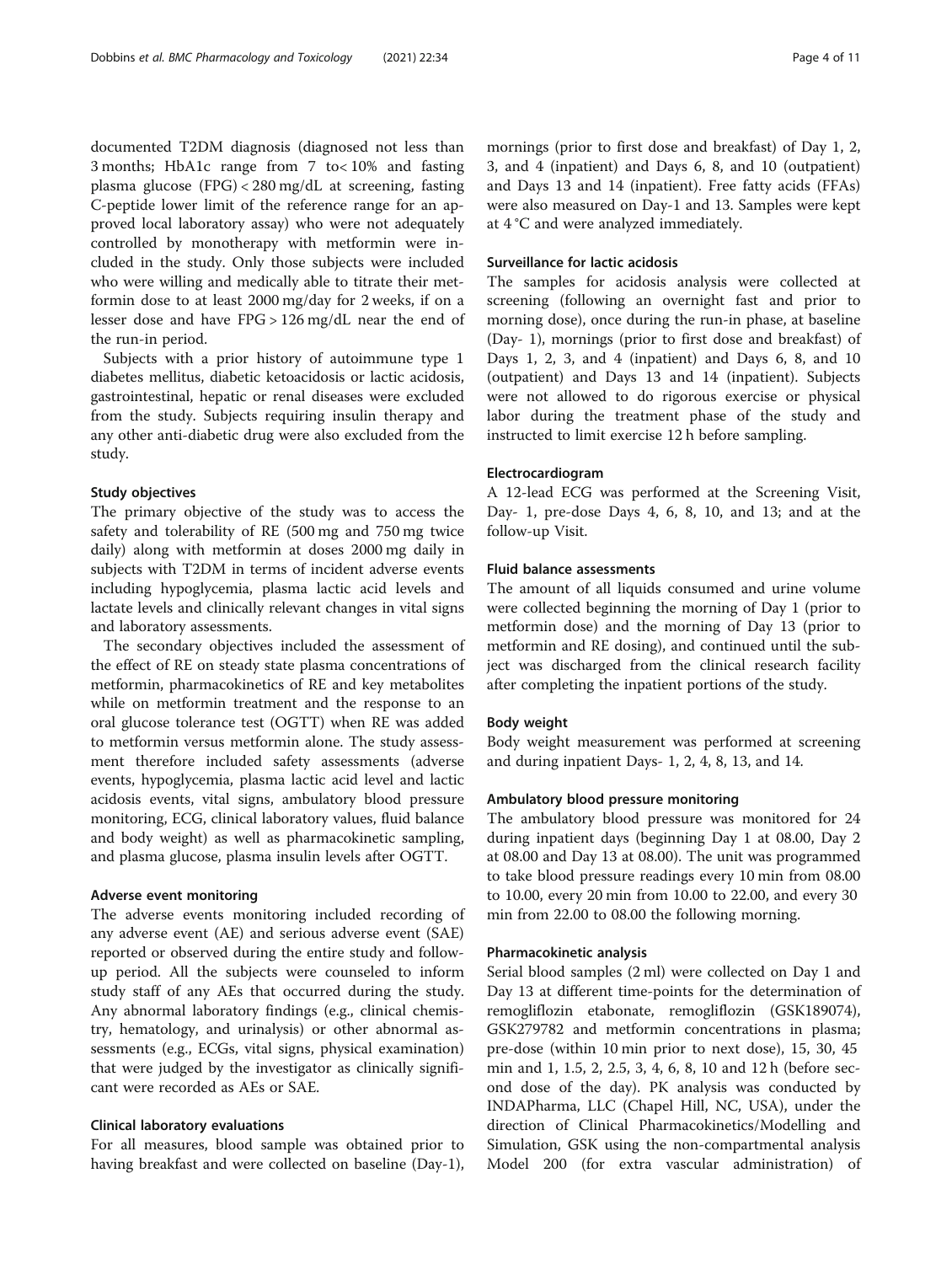WinNonlin Professional Edition version 4.1 (Pharsight Corporation, Mountain View, CA). The drug assay techniques utilized for each of the drug and metabolites has been reported prior [\[14\]](#page-10-0).

#### Pharmacodynamic analysis

Oral glucose tolerance testing was performed on Day 1 and Day 13 using a 75 g oral glucose solution. Blood samples for the measurement of insulin and glucose were taken immediately before drug dosing (within 5 min of drug dosing), and at 30 min, 1, 1.5, 2, 3, 4, and 6 h following drug dosing.

# Statistical analysis

Descriptive statistics were used to summarize baseline demographics, safety data, and pharmacokinetic parameters. Geometric mean and %  $CV_b$  (between-subject coefficient of variation) were calculated for all pharmacokinetic parameters except  $t_{\text{max}}$ . Comparisons of placebo with each active dose of RE were assessed in terms of change from baseline in fasting plasma lactate acid using repeated measures analysis of covariance model. The model included terms for baseline measurement, visit, treatment and visitby-treatment interaction. The same model was applied to change from baseline in weighted means of day-time, night-time and 0–24 h of blood pressures. Within group treatment comparison was performed using mixed model on log transformed  $C_{\text{max}}$  and AUC  $_{(0\text{-last})}$ .

#### Results

A total of 50 subjects were enrolled in the study. Two subjects were withdrawn from the study; one due to an AE (supraventricular tachycardia) and one was lost to follow-up. Thus, 48 subjects (men [44%], women [56%]) completed the study as planned and were included in the analyses. The mean age of the included patients was 54 years (range 40 to 60 years) and the mean BMI was

30 kg/m<sup>2</sup> (range23-40 kg/m<sup>2</sup>). The mean duration of exposure to remogliflozin etabonate was 12.4 days during RE 500 mg + metformin, 12.7 days during RE 750 mg + metformin, and 13 days during placebo treatment.

#### Safety and tolerability

The occurrence of adverse events by the treatment groups have been enlisted in Table 1. All AEs reported during the study were mild in intensity and resolved spontaneously. One subject was withdrawn from the study on Day 3, due to an AE of supraventricular tachycardia, which was not an SAE. The most commonly reported AEs were diarrhea (10%;  $N = 5/50$ ), nausea (6%;  $N = 3/50$ ) thirst, vomiting and dizziness (4%;  $N = 2/50$ ). After treatment, urinary tract infection and dyslipidemia were reported in only 1 subject from each placebo and RE 500mg + metformin groups, respectively. The group administered with RE 750 mg + metformin reported no post-therapy AEs. Two subjects had hypoglycemic laboratory events during the study, one each in placebo + metformin group (mild, resolved without intervention) and RE 750 mg + metformin group (moderate, resolved with sweets). No other clinical laboratory values were reported as AEs in the run-in phase, or during the treatment Phase. No significant changes or trends in vital signs or ECGs were observed during the treatment period.

Mean plasma fasting lactic acid decreased over time during dosing from Day 2 to Day 13 for subjects in Cohort 1 and 2 and appeared to increase slightly from Day 2 to Day 13 in the placebo group (Fig. [2](#page-5-0)). The mean maximum on-therapy fasting lactic acid values were not increased in the RE-containing treatments compared to placebo treatment (Table [2\)](#page-6-0).

Statistically significant differences (decreases) in change from baseline fasting plasma lactic acid were observed between the two treatment groups versus placebo

Table 1 Analysis of All Drug-Related and Post-Therapy Adverse Events

| <b>Adverse Event</b>         | Placebo + Metformin<br>$(N = 17)$ | RE 500 mg + Metformin<br>$(N = 16)$ | RE 750 mg + Metformin<br>$(N = 17)$ |
|------------------------------|-----------------------------------|-------------------------------------|-------------------------------------|
| All Adverse Event (AE) N(%)  |                                   |                                     |                                     |
| Any AE                       | 3 (18%)                           | 6 (38%)                             | 4(24%)                              |
| Diarrhoea                    | 1(6%)                             | $3a$ (19%)                          | 1(6%)                               |
| Nausea                       | $1^a$ (6%)                        | 1(6%)                               | 1(6%)                               |
| Thirst                       | 1(6%)                             | $\mathbf 0$                         | $1^a$ (6%)                          |
| Vomiting                     | $\mathbf{0}$                      | $1^a$ (6%)                          | 1(6%)                               |
| <b>Dizziness</b>             | $\mathbf{0}$                      | 1(6%)                               | 1(6%)                               |
| Supraventricular tachycardia | $\circ$                           | $1^a$ (6%)                          | 0                                   |
| Urinary tract infection      | $1^{\rm b}$ (6%)                  |                                     | 0                                   |
| Dyslipidemia                 | $\mathbf{0}$                      | $1^{\rm b}$ (6%)                    | 0                                   |

AE Adverse event, RE Remogliflozinetabonate <sup>a</sup> determined to be drug related adverse event, one of 3 events of diarrhoea with RE 500 mg + Met determined to be drug related, <sup>b</sup> post therapy adverse events occurred after last dose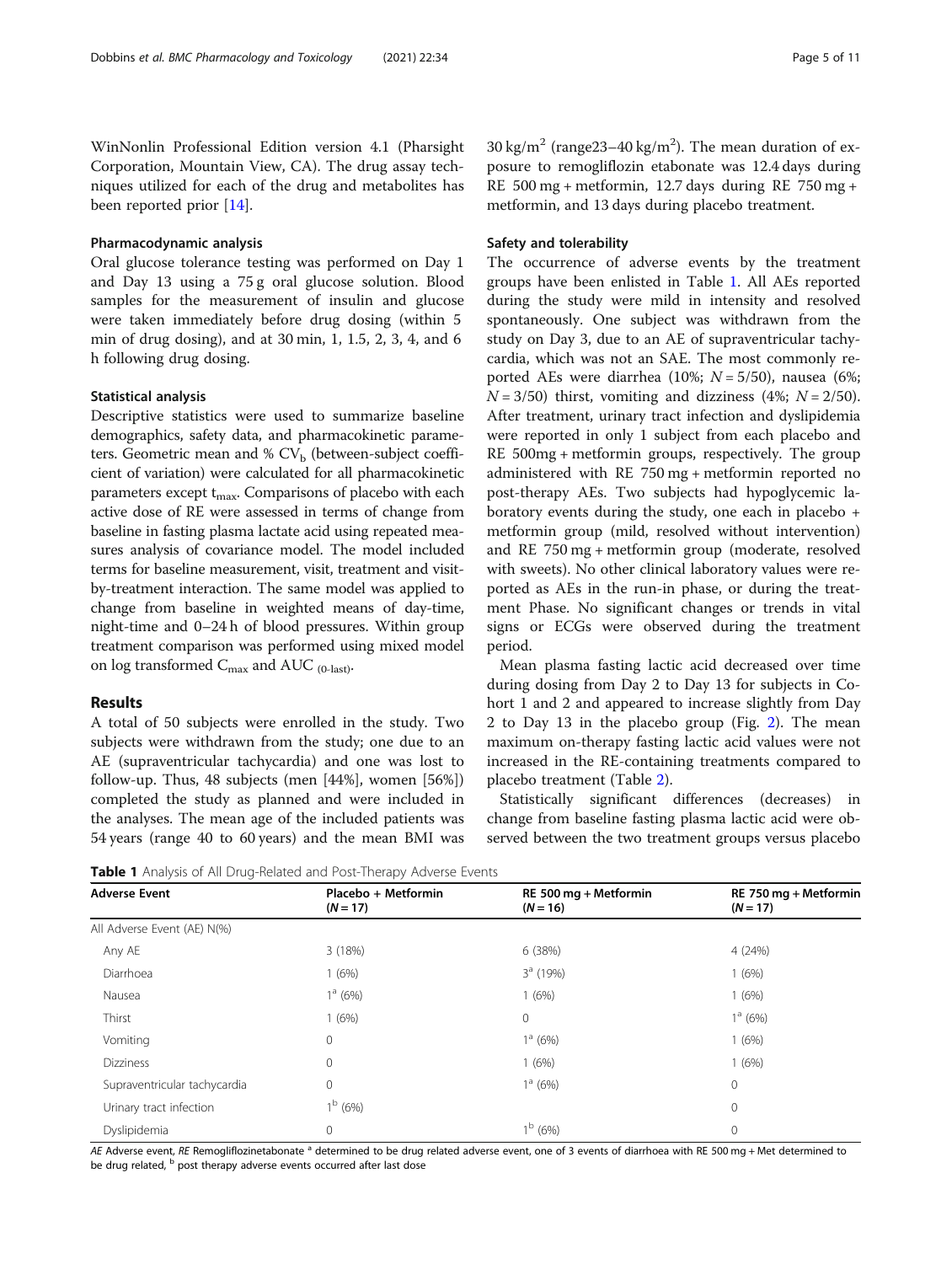<span id="page-5-0"></span>

on most Study Days. In terms of events, five subjects had a lactic acid greater than the upper limits of normal (ULN) at anytime during the study; in four subjects the elevations occurred while receiving metformin alone and in one subject receiving RE. None of the elevations were sustained and all were minimally above the ULN. No subject was withdrawn for increased lactic acid or any other metabolic abnormality.

Ambulatory blood pressure monitoring measured decreases from baseline in systolic and diastolic readings at nighttime (midnight to 6 am) on Day 13 were significantly different for both RE regimens compared to placebo (metformin alone). The systolic blood pressure decreased significantly by 8.4 mmHg for the RE 500 mg and 7.1 mmHg for the RE 750 mg in Night time. Likewise, diastolic blood pressure decreased significantly by 6.5 mmHg for the RE 500 mg and 4.8 mmHg for the RE 750 mg in night time. However, reductions observed over the daytime (10 am to 8 pm) and the entire 24-h periods were not statistically significant (Table [3](#page-6-0)).

# Pharmacokinetics

The metformin mean AUC  $_{(0-tau)}$  [13,895 vs 14,693]  $(hr.ng/mL)$ ] and  $C<sub>max</sub>$  [2162 vs 2166 (ng/mL)] values were comparable between Day-1 (metformin alone) and Day 13 (RE 500 mg + metformin group); mean AUC  $_{(0-tau)}$  ratio (90% CI) was 1.03 (0.97, 1.09) (Table [4\)](#page-7-0). Median  $t_{\text{max}}$  values were also equivalent [3.0 vs 2.5 h]. The metformin mean AUC  $_{(0-tau)}$  [11,319 vs 11,392 (hr.ng/ mL)] and  $C_{\text{max}}$  [1758 vs 1695 (ng/mL)] values were comparable between Day-1 (metformin alone) and Day 13

(RE 750 mg + metformin group). The mean AUC  $_{(0-tau)}$ ratio (90% CI) was 1.03 (0.97, 1.09) and 1.01 (0.88, 1.16) for the RE 500 mg + metformin and RE 750 mg + metformin groups, respectively (Table [5](#page-7-0)).

In the RE 500 mg group, remogliflozin, the active form of the prodrug, was formed with peak concentrations ranging from 0.5 to about 6.0 h. The mean AUC  $_{(0-tau)}$ [4894 vs 4928 (hr.ng/mL)] and  $C_{\text{max}}$  [1999 vs 1494 (ng/ mL)] values were comparable between Day 1 and Day 13 (Table [6](#page-8-0)). The mean  $AUC_{(0-tau)}$  accumulation ratio (90%) CI) was 1.00 (0.91, 1.10) for RE 500 mg + metformin (Table [7\)](#page-8-0).

In the RE 750 mg group, the remogliflozin mean AUC<sub>(0-tau)</sub> [8515 vs 6996 (hr.ng/mL)] and  $C_{\text{max}}$ [4008 vs 2508 (ng/mL)] values were modestly different between Day 1 and Day 13 (Table [6](#page-8-0)). The mean  $AUC_{(0-tau)}$  accumulation ratio (90% CI) was 0.82 (0.755, 0.899) (Table [7\)](#page-8-0).

#### Pharmacodynamics

The mean plasma glucose values for RE 500 mg + metformin and RE 750 mg + metformin were decreased from 13 to 9 mmol/L and 11 to 8 mmol/L within 13 days, respectively. Similarly, the mean insulin values were also decreased in all the three treatment groups (Table [8](#page-9-0)).

Body weight decreased in all treatment groups including placebo; however, subjects who received RE lost 1 kg more weight, (− 2.03 kg for RE 500mg + metformin and − 1.84 kg for RE 750 mg + metformin) by Day 14 than those who received placebo  $(-1.02 \text{ kg}$  for placebo + metformin) (Table [8\)](#page-9-0).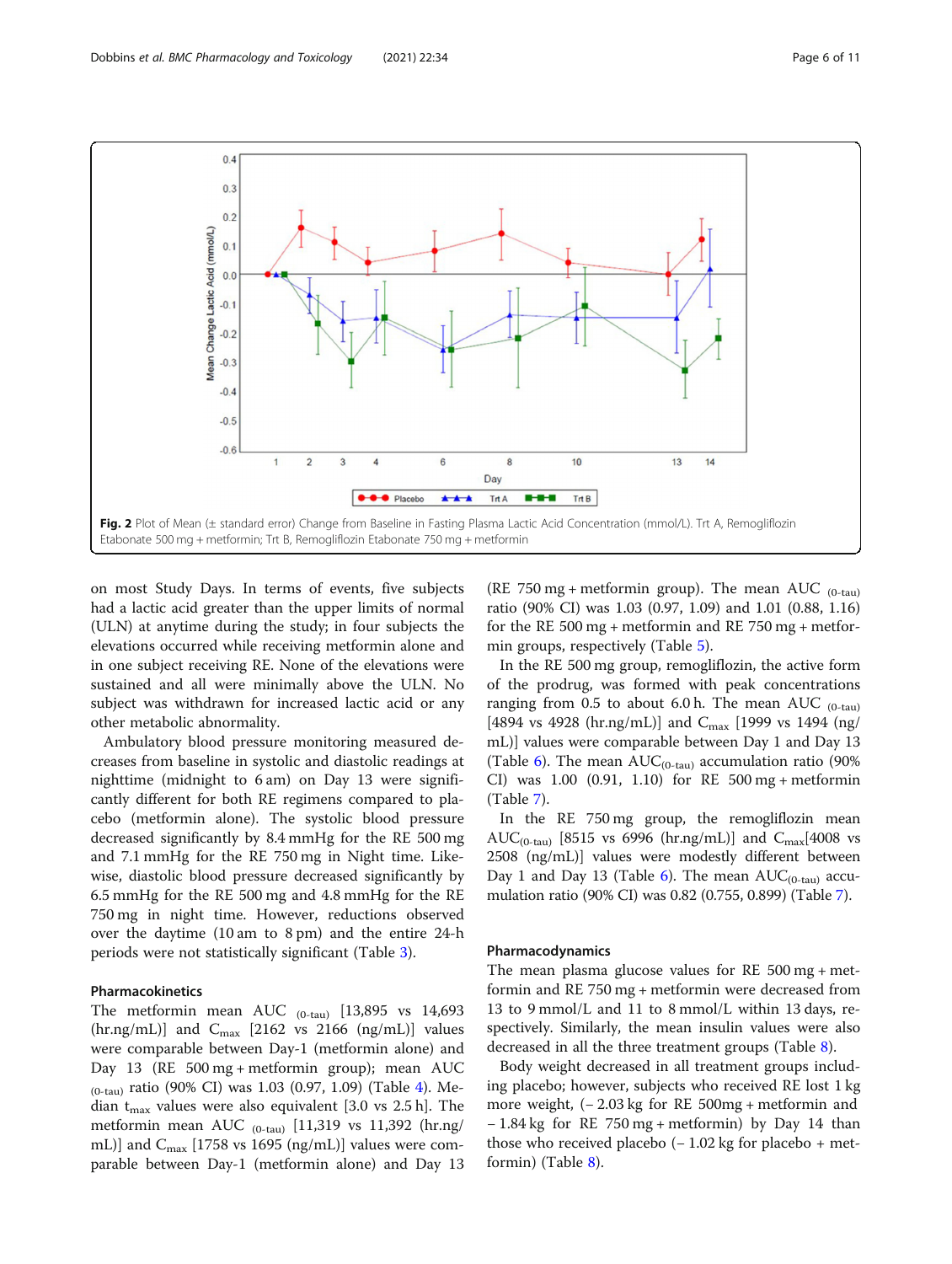| Lactic acid (mmol/L)                                                                        | Placebo + Metformin<br>$(N = 17)$ | RE 500 mg + Metformin<br>$(N = 16)^a$                                                                         | RE 750 mg + Metformin<br>$(N = 17)^{b}$ |  |  |  |
|---------------------------------------------------------------------------------------------|-----------------------------------|---------------------------------------------------------------------------------------------------------------|-----------------------------------------|--|--|--|
| A. Summary of Maximum On-Therapy Absolute concentrations and Changefrom Baseline; Mean (SD) |                                   |                                                                                                               |                                         |  |  |  |
| Absolute Values                                                                             | 1.554 (0.5094)                    | 1.220 (0.2684)                                                                                                | 1.508 (0.4389)                          |  |  |  |
| Change From Baseline                                                                        | 0.460(0.2289)                     | 0.234(0.3717)                                                                                                 | 0.249(0.5934)                           |  |  |  |
|                                                                                             |                                   | B. Summary of Repeated measures analysis of covariance of change from baseline (vs. placebo) on selected days |                                         |  |  |  |
| Study Day 2                                                                                 |                                   |                                                                                                               |                                         |  |  |  |
| Mean (SD)                                                                                   | 0.16(0.266)                       | $-0.07(0.248)$                                                                                                | $-0.17(0.419)$                          |  |  |  |
| Difference (95% CI)                                                                         |                                   | $-0.284$ ( $-0.485$ , $-0.083$ )                                                                              | $-0.246(-0.445, -0.047)$                |  |  |  |
| $p$ -value                                                                                  |                                   | 0.0066                                                                                                        | 0.0164                                  |  |  |  |
| Study Day 6                                                                                 |                                   |                                                                                                               |                                         |  |  |  |
| Mean (SD)                                                                                   | 0.08(0.288)                       | $-0.26(0.310)$                                                                                                | $-0.26(0.538)$                          |  |  |  |
| Difference (95% CI)                                                                         |                                   | $-0.380$ ( $-0.603$ , $-0.157$ )                                                                              | $-0.254(-0.472, -0.036)$                |  |  |  |
| $p$ -value                                                                                  |                                   | 0.0013                                                                                                        | 0.0232                                  |  |  |  |
| Study Day 13                                                                                |                                   |                                                                                                               |                                         |  |  |  |
| Mean (SD)                                                                                   | 0.00(0.304)                       | $-0.15(0.485)$                                                                                                | $-0.33(0.398)$                          |  |  |  |
| Difference (95% CI)                                                                         |                                   | $-0.191$ ( $-0.414$ , 0.031)                                                                                  | $-0.255$ ( $-0.475$ , $-0.034$ )        |  |  |  |
| <i>p</i> -value                                                                             |                                   | 0.0905                                                                                                        | 0.0244                                  |  |  |  |

<span id="page-6-0"></span>Table 2 Summary of Fasting Plasma Lactic Acid Concentration

CI Confidence interval, RE Remogliflozin Etabonate, SD Standard deviation;  $a: n = 15$  for Day 6 & 13;  $b: n = 16$  for Day 13

The treatment vs placebo difference is based on ANCOVA: Change = Baseline + Treatment + Visit + Treatment-by-Visit

Total fluid intake, total urine volume, and fluid balance (intake – urine output) were also recorded during the study and these values were highly variable in all treatment groups.

# Discussion

For patients with T2DM, metformin-based combination therapy is recommended when monotherapy is not enough to achieve targeted glycemic control [[3\]](#page-10-0). Multiple doses and combinations of anti-hyperglycemic agents with negligible drug-drug interactions are preferred. This study was conducted to access the potential for metabolic disturbances that can lead to severe AEs in combination therapy [\[16,](#page-10-0) [17\]](#page-10-0). In a previous study, the safety and effectiveness of a combination of RE (500 mg BID) with metformin (500 mg BID) in13 subjects with T2DM for a duration 3 days was reported with no safety signals [[14\]](#page-10-0). The aim of the current study was to evaluate the safety, pharmacokinetics and pharmacodynamics of concomitant administration of higher doses of metformin  $(≥2000$  mg total daily dose) with RE 500 mg BID and 750 mg BID over a longer duration (13 days) and in a larger number of (50) patients with T2DM.The current analysis too did not observe any safety signals on adverse events, hypoglycemia or laboratory or ECG assessments on concomitant administration of high dose ranges of RE and metformin  $\geq 2000$  mg daily.

One potentially life-threatening side effect of metformin is lactic acidosis, as metformin in therapy increases the fasting plasma lactate in patients with T2DM [[14](#page-10-0), [18\]](#page-10-0). The previously published study reported a decrease in plasma lactic acid concentration, during co-

**Table 3** Summary of AmbulatoryBlood pressure monitoring

| <b>Reading (Adjusted Mean Change)</b><br>from Baseline inmmHg; p-value) | RE 500 mg + Metformin( $N = 14$ ) | RE 750 mg + Metformin( $N = 14$ ) |  |  |
|-------------------------------------------------------------------------|-----------------------------------|-----------------------------------|--|--|
| Systolic                                                                | $-2.8; p = 0.303$                 | $-4.0; p = 0.131$                 |  |  |
| <b>Diastolic</b>                                                        | $-2.0; p = 0.256$                 | $-3.3; p = 0.062$                 |  |  |
| Systolic                                                                | $-3.4; p = 0.291$                 | $-2.4$ ; $p = 0.441$              |  |  |
| <b>Diastolic</b>                                                        | $-1.8; p = 0.461$                 | $-1.3$ ; $p = 0.586$              |  |  |
| Systolic                                                                | $-8.4; p = 0.020$                 | $-7.1$ ; $p = 0.047$              |  |  |
| <b>Diastolic</b>                                                        | $-6.5; p = 0.006$                 | $-4.8; p = 0.043$                 |  |  |
|                                                                         |                                   |                                   |  |  |

BP Blood pressure, RE Remogliflozin Etabonate

The changes were ANCOVA adjusted mean change from baseline to Day 13 vs. Placebo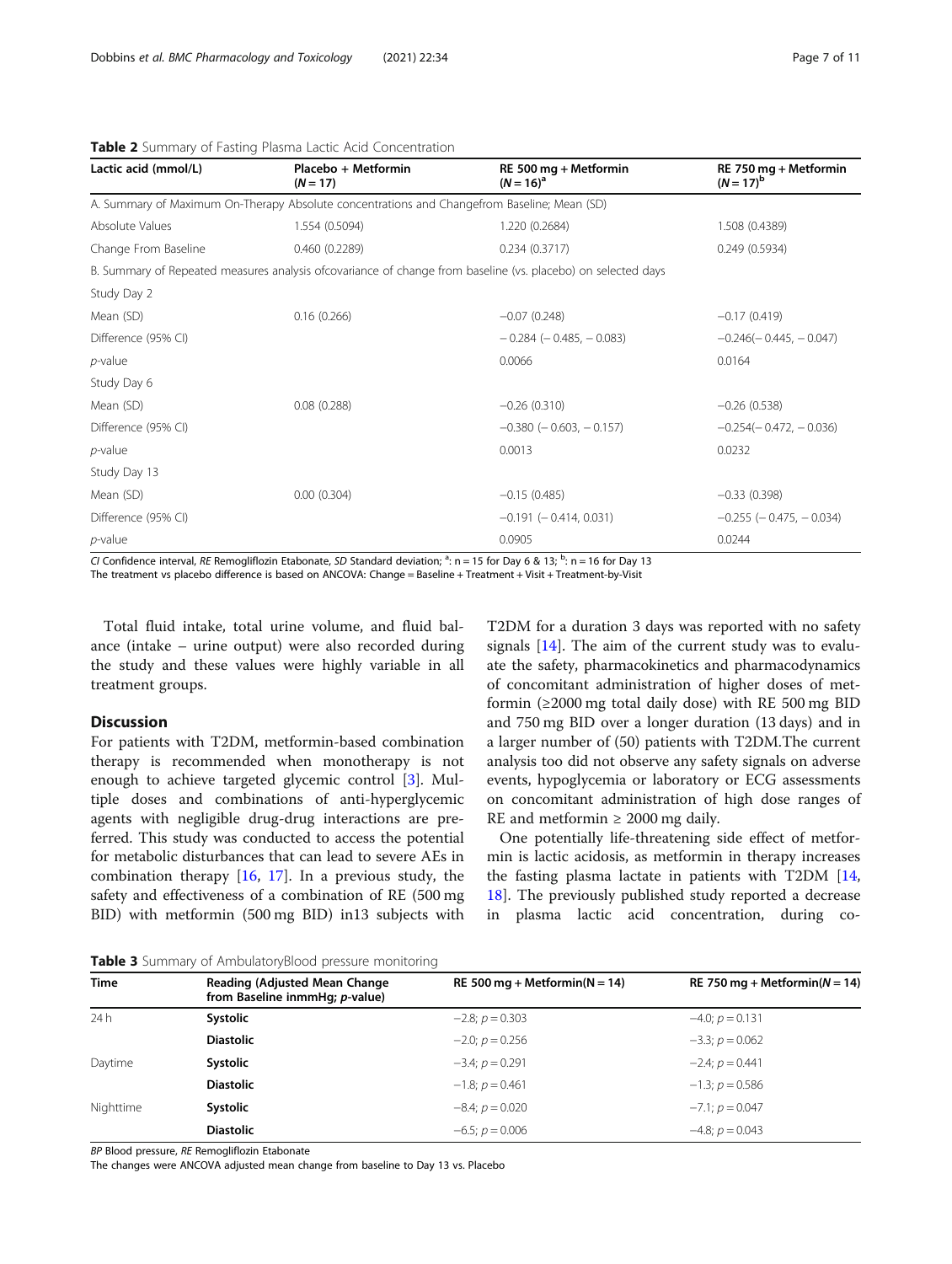| <b>Treatment</b> |                                       | Day- 1 Metformin alone      |                       |                                       | Day 13 Metformin + RE       |                       |  |
|------------------|---------------------------------------|-----------------------------|-----------------------|---------------------------------------|-----------------------------|-----------------------|--|
|                  | <b>AUC</b><br>$(0-tau)$<br>(hr.nq/mL) | $C_{\text{max}}$<br>(nq/mL) | $t_{\rm max}$<br>(hr) | <b>AUC</b><br>$(0-tau)$<br>(hr.ng/mL) | $C_{\text{max}}$<br>(nq/mL) | $t_{\rm max}$<br>(hr) |  |
| Metformin $+$    | 12,305                                | 1967                        | 2.0                   | 13,955                                | 2041                        | 2.5                   |  |
| Placebo          | (20)                                  | (22)                        | $(0.5 - 4.0)$         | (24)                                  | (24)                        | $(0.75 - 8.0)$        |  |
| Metformin $+$    | 13,895                                | 2162                        | 3.0                   | 14,693                                | 2166                        | 2.5                   |  |
| RE 500 mg        | (24)                                  | (24)                        | $(0.5 - 4.0)$         | (25)                                  | (28)                        | $(0.75 - 4.0)$        |  |
| Metformin $+$    | 11,319                                | 1758                        | 2.5                   | 11,392                                | 1695                        | 2.0                   |  |
| RE 750 mg +      | (33)                                  | (26)                        | $(0.5 - 4.0)$         | (37)                                  | (34)                        | $(0.5 - 4.1)$         |  |

<span id="page-7-0"></span>Table 4 Summary of Pharmacokinetic Parameters of Metformin

RE Remogliflozin Etabonate

Values are geometric mean (%CVb) for each parameter, except for  $t_{max}$  which are median (range)

administration of RE with metformin, and no symptoms of lactic acidosis were observed [[14\]](#page-10-0). In the current analysis, a decrease in fasting plasma lactic acid concentrations with the addition of RE to subjects stably dosed with metformin was observed. No subjects were withdrawn from this study for an elevated lactic acid or metabolic abnormality.

The inhibition of SGLT2 in the kidney with resulting increases in glycosuria a relatively new therapeutic modality for the treatment of subjects with T2DM. Remogliflozin etabonate is an orally available, novel, potent inhibitor of SGLT2, and has been shown in numerous clinical trials to be a safe and efficacious monotherapy for the treatment of T2DM [[12,](#page-10-0) [19](#page-10-0)–[21](#page-10-0)].

O'Connor-Semmes et al. have demonstrated the repeat dosing PK of RE showed only 10% increase in AUC and  $t_{1/2}$ , indicating no accumulation of RE in plasma concentrations [\[20](#page-10-0)]. Similarly, Mikhail et al. opined that RE and its metabolites (remogliflozin and GSK279782) not only lowers the blood glucose levels but have also relatively short half-lives; thus they do not accumulate in plasma [[10\]](#page-10-0). This study examined any possible changes in PK of RE with concomitant metformin and vice versa.

Data from several clinical studies are highly suggestive that SGLT2 inhibitors, as a class, appear to be safe and efficacious when combined with metformin to treat T2DM [\[22](#page-10-0)]. Consistent with these earlier observations

Table 5 Statistical Analysis of accumulation ratio basis PK parameters of Metformin

| <b>PK Parameter</b>         | RE 500 mg + Metformin<br>(Day 13/Day-1) | RE 750 mg + Metformin<br>(Day 13/Day-1) |
|-----------------------------|-----------------------------------------|-----------------------------------------|
| $AUC(0-tau)$<br>(hr.ng/ml)  | 1.03 (0.97, 1.09)                       | $1.01(0.88 - 1.16)$                     |
| $C_{\text{max}}$<br>(nq/ml) | 0.98(0.9, 1.08)                         | $0.96(0.84 - 1.10)$                     |

 $PK = RE$  Remogliflozin Etabonate

Values are point estimate (90% confidence interval) of the geometric leastsquare mean ratio, Day 13 versus Day- 1

[[14\]](#page-10-0), RE does not interfere with PK parameters of metformin; the mean  $AUC_{(0-tau)}$  and  $C_{max}$  values of metformin were found to be comparable between the three groups. Remogliflozin Etabonate was rapidly absorbed following concomitant oral administration with metformin and the active metabolite remogliflozin was also rapidly formed with peak concentration ranging from 0.5 to about 4 h. The accumulation ratios, Day 13 vs. Day 1, for AUC values of RE and its metabolites showed variable observations with the two dose levels tested. However, on background of PK of RE it is important to note that all ratios were all close to 1, indicating no accumulation in plasma concentrations of RE and its metabolites following multiple-dose administration with concomitant metformin and not indicative of clinically significant changes in plasma exposure. The PK parameters of RE and its metabolites following 750 mg BID dose with metformin were nearly dose proportional to those following the 500 mg BID dose of RE with metformin. This steady-state plasma profiles of RE and its metabolites observed in this study were comparable to the dose-normalized PK parameter values found previously in T2DM subjects without or with concomitant metformin. These data indirectly suggest that no effect of metformin on the PK profiles of RE and its metabolites, as direct within-study comparison was not possible as RE was only administered with metformin and not alone.

The observation of decrease in the  $AUC_{(0-tau)}$  accumulation ratio for remogliflozin in the 750 mg group would suggest a potential impact on the efficacy of RE. However, the pharmacodynamic assessments showed significant results of RE when concomitantly administered with metformin. Similarly, the Phase III study of RE [[23](#page-10-0)] observed glycemic efficacy comparable to dapagliflozin when administered in T2DM patients on daily metformin therapy (> 1500 mg) over 24 weeks. As the efficacy and safety profile of RE is not seen to be affected and clinical doses of RE is lower (100 mg BID), the observed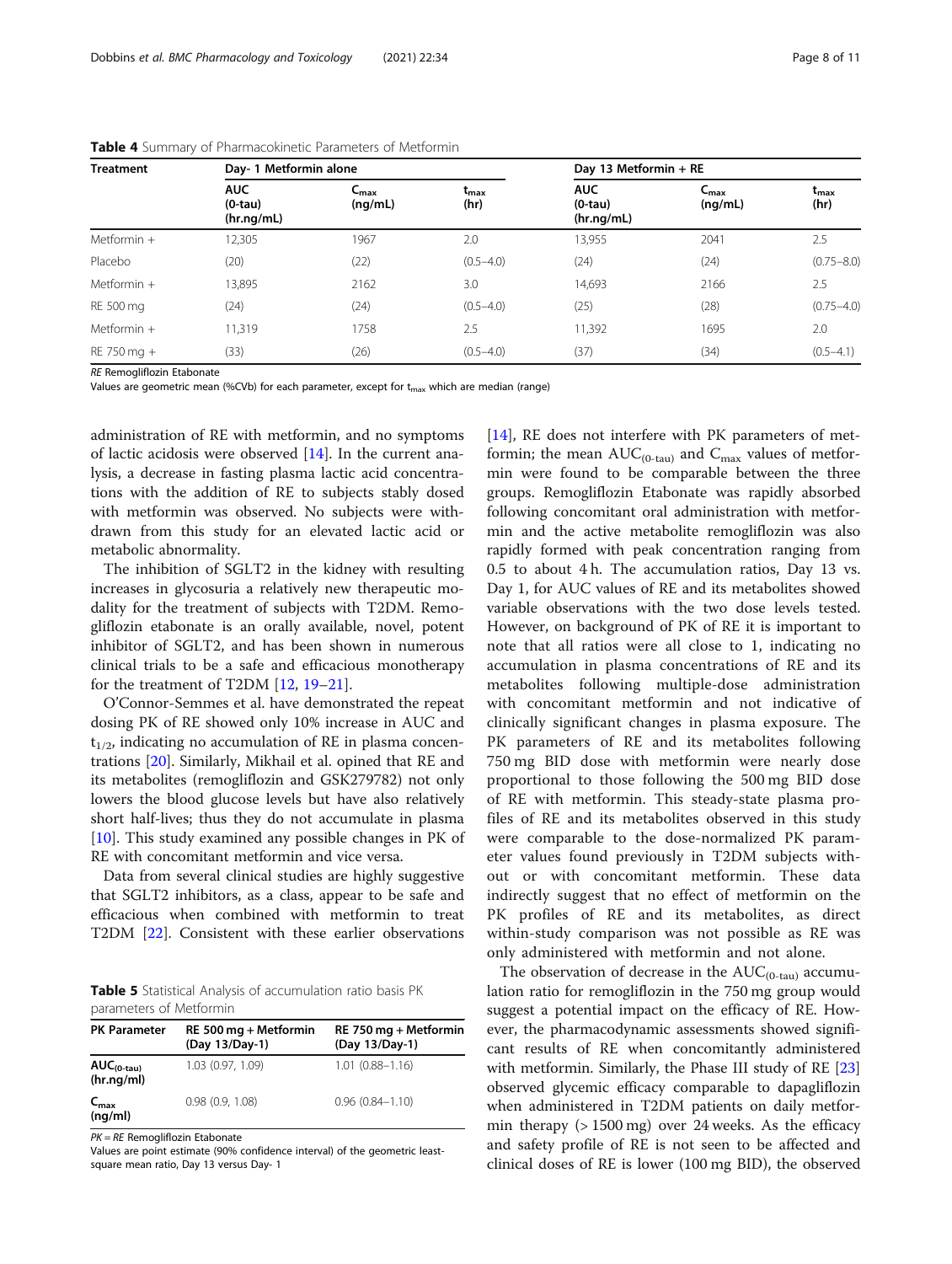<span id="page-8-0"></span>Table 6 Summary of Pharmacokinetic Parameters of Remogliflozin Etabonate and its Metabolites

| Analyte             | Day 1<br>RE 500 mg $BID(N = 16)$                                 |                          |                                  | Day 13<br>RE 500 mg $BID(N = 15)$                                             |                          |                       |
|---------------------|------------------------------------------------------------------|--------------------------|----------------------------------|-------------------------------------------------------------------------------|--------------------------|-----------------------|
|                     | AUC( $_{0$ -tau) or AUC $_{(0$ -last) <sup>a</sup><br>(hr.ng/ml) | $C_{\text{max}}$ (ng/ml) | $t_{\rm max}$<br>(hr)            | AUC <sub>(0-tau)</sub> or AUC $_{(0\text{-last})}$ <sup>a</sup><br>(hr.ng/ml) | $C_{\text{max}}$ (ng/ml) | $t_{\rm max}$<br>(hr) |
| <b>RE</b>           | 70.9                                                             | 64.8                     | 0.63                             | 73.5                                                                          | 53.3                     | 0.50                  |
|                     | (45)                                                             | (55)                     | $(0.25 - 3.0)$                   | (47)                                                                          | (94)                     | $(0.25 - 4.0)$        |
| Remogliflozin       | 4894                                                             | 1999                     | 0.77                             | 4928                                                                          | 1494                     | 3.0                   |
|                     | (40)                                                             | (60)                     | $(0.50 - 6.0)$                   | (33)                                                                          | (39)                     | $(0.5 - 4.0)$         |
| GSK279782           | 878                                                              | 257                      | 1.3                              | 1053                                                                          | 251                      | 4.0                   |
| (active metabolite) | (44)                                                             | (51)                     | $(0.75 - 6.0)$                   | (44)                                                                          | (49)                     | $(0.5 - 4.0)$         |
| Analyte             | Day 1<br>RE 750 mg BID ( $N = 17$ )                              |                          | Day 13<br>RE 750 mg BID $(N=16)$ |                                                                               |                          |                       |
| <b>RE</b>           | 121                                                              | 137                      | 0.50                             | 121                                                                           | 101                      | 0.48                  |
|                     | (39)                                                             | (74)                     | $(0.25 - 2.5)$                   | (41)                                                                          | (74)                     | $(0.22 - 2.6)$        |
| Remogliflozin       | 8515                                                             | 4008                     | 0.75                             | 6996                                                                          | 2508                     | 1.3                   |
|                     | (31)                                                             | (46)                     | $(0.50 - 2.5)$                   | (39)                                                                          | (65)                     | $(0.50 - 4.0)$        |
| GSK279782           | 1600                                                             | 528                      | 1.0                              | 1298                                                                          | 326                      | 3.0                   |
| (active metabolite) | (50)                                                             | (43)                     | $(0.75 - 3.0)$                   | (42)                                                                          | (49)                     | $(0.6 - 4.1)$         |

BID twice daily, RE Remogliflozinetabonate

Values are geometric mean (%CV<sub>b</sub>) for each parameter, except for  $t_{max}$  which are median (range)

 $AUC_{(0-tau)}$  for remogliflozin and GSK279782; AUC<sub>(0-last)</sub> for remogliflozin Etabonate

variations in accumulation ratio can be considered of low clinical relevance.

Results from the pharmacodynamic analysis revealed that mean fasting glucose values decreased in both RE treatment groups. Reductions in the weighted mean glucose and insulin following an OGTT were also observed, suggesting that the addition of RE may significantly improve glycemia in subjects already taking a higher dose of metformin [\[23](#page-10-0)].

Furthermore, a clear reduction in body weight in all the treatment groups was observed. However, the RE cohorts demonstrated a 1 kg loss more compared to metformin alone. Weight loss could have resulted from changes in both fluid and caloric balance.

Patients with T2DM often have hypertension, which the combination increases the risk for cardiovascular complications. Thus, apart from glycemic control, the modification of cardiovascular risk factors is also important in the management of T2DM. According to the European Society of Hypertension, extreme dipping in case of ambulatory BP can result in stroke [\[24](#page-10-0)]. Therefore, regulation of BP likely helps in lowering the risk for cardiovascular complications [\[25](#page-10-0)]. In the present analysis, ambulatory BP monitoring measured statistically significant decreases from baseline in systolic (8.4 and 7.1 mmHg) and diastolic (6.5 and 4.8 mmHg) readings at nighttime on Day 13 for both RE regimens compared to placebo (metformin alone).

The present study revealed that higher doses of RE than used commercially and metformin were generally well tolerated and severe AEs were not reported. The most commonly reported AEs were diarrhea, nausea, thirst, vomiting, and dizziness. This indicates that concomitant administration of RE, either 500 mg BID or 750 mg BID; with metformin 2000 mg (total daily dose) had no effect on the steady-state plasma profiles or pharmacokinetics of metformin.

Addition of RE to ongoing metformin therapy offers a potential for therapeutic benefit without a significant risk of lactic acidosis, hypoglycemia or other AEs. However, as the study was conducted in feasible sample size, the interpretations would need to be considered

Table 7 Statistical Analysis of accumulation ratio basis PK Parameters of RemogliflozinEtabonate and Its Metabolites

| <b>PK Parameter</b>                                 |                          | RE 500 mg + Metformin   |                 |                         | RE 750 mg + Metformin     |                           |  |
|-----------------------------------------------------|--------------------------|-------------------------|-----------------|-------------------------|---------------------------|---------------------------|--|
|                                                     | RE                       | Remoaliflozin           | GSK279782       | RE                      | Remoaliflozin             | GSK279782                 |  |
| $AUC_{(0-tau)}$ or $AUC_{(0-last)}^a$<br>(hr.nq/ml) | 0.99<br>$(0.857 - 1.15)$ | .00<br>$(0.907 - 1.10)$ | $(1.03 - 1.34)$ | .02<br>$(0.861 - 1.21)$ | 0.82<br>$(0.755 - 0.899)$ | 0.84<br>$(0.760 - 0.937)$ |  |

RE Remogliflozin Etabonate

Values are point estimate (90% confidence interval) of the geometric least-square mean ratio, Day 13 versus Day 1.

 $^{\text{a}}$ AUC<sub>(0-tau)</sub> for remogliflozin and GSK279782; AUC<sub>(0-last)</sub> for RE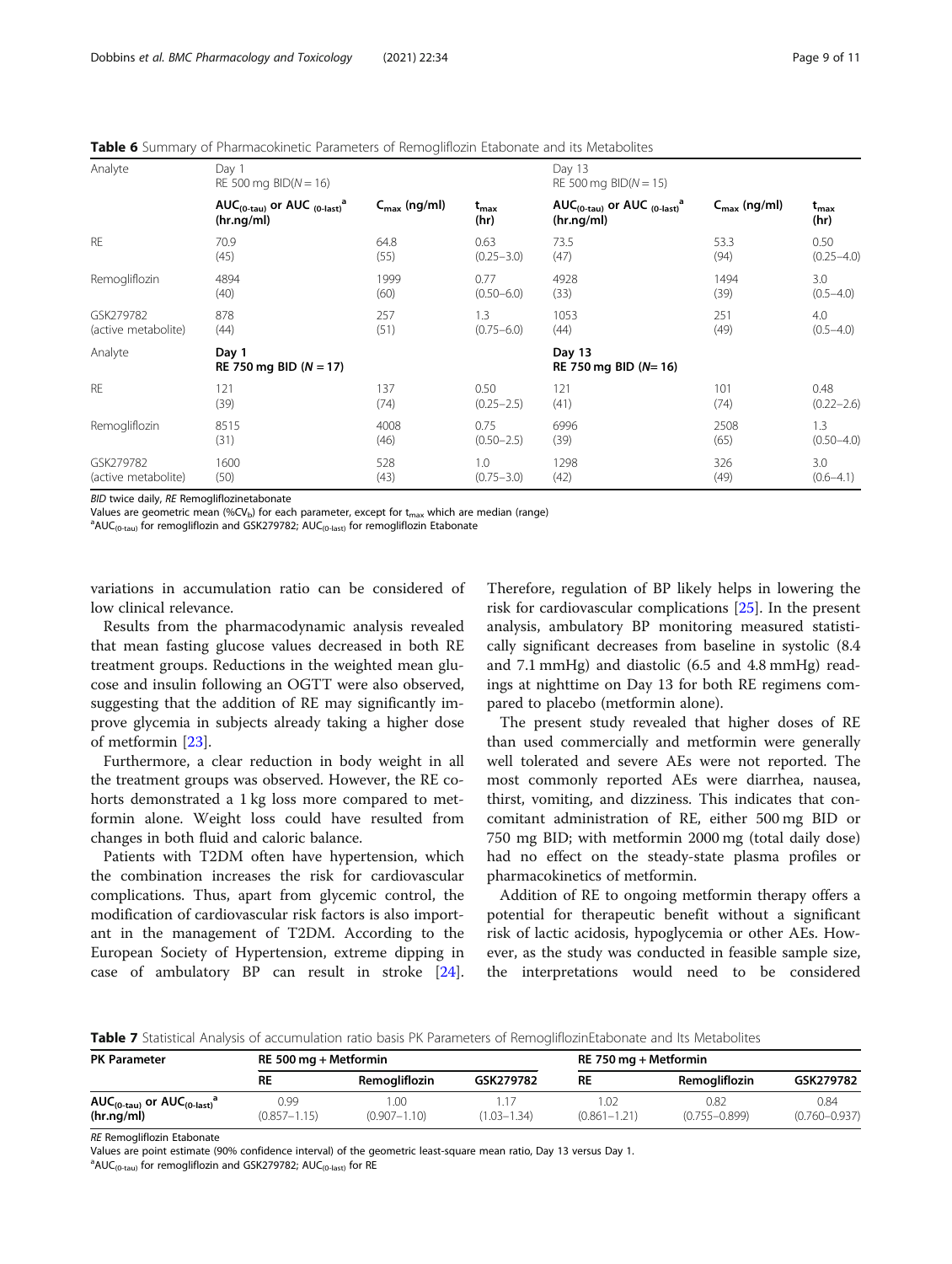<span id="page-9-0"></span>

| Table 8 Evaluation of Pharmacodynamic Parameters |
|--------------------------------------------------|
|--------------------------------------------------|

| Parameter                                | Placebo + Metformin<br>$(N = 17)$                             | RE 500 mg + Metformin b | RE 750 mg + Metformin<br>$(N = 17)$ |
|------------------------------------------|---------------------------------------------------------------|-------------------------|-------------------------------------|
|                                          | Change from Baseline Weighted Mean Plasma Glucose and Insulin |                         |                                     |
| Glucose (mmol/L), Day 1                  |                                                               |                         |                                     |
| Mean (SD)                                | 12.65 (3.306)                                                 | 13.03 (1.929)           | 11.49 (3.536)                       |
| Glucose (mmol/L), Day 13                 |                                                               |                         |                                     |
| Mean (SD)                                | 11.49 (3.536)                                                 | 9.45 (1.502)            | 8.84 (1.656)                        |
| Glucose, Change from Baseline            |                                                               |                         |                                     |
| Mean (SD)                                | $-0.10(1.572)$                                                | $-3.50(2.012)$          | $-2.77(2.262)$                      |
| Insulin (pmol/L), Day $-1$               |                                                               |                         |                                     |
| Mean (SD)                                | 176.85(104.735)                                               | 190.96 (100.420)        | 191.52 (83.045)                     |
| Insulin (pmol/L), Day 13                 |                                                               |                         |                                     |
| Mean (SD)                                | 162.97(97.374)                                                | 142.15 (67.626)         | 171.57 (74.178)                     |
| Insulin, Change from Baseline            |                                                               |                         |                                     |
| Mean (SD)                                | $-13.88(42.349)$                                              | $-44.80(52.746)$        | $-18.95(47.360)$                    |
| Change from Baseline in Body Weight (kg) |                                                               |                         |                                     |
| Day 2, Mean (SD)                         | $-0.70(0.679)$                                                | $-1.03(0.994)$          | $-1.04(1.210)$                      |
| Day14, Mean (SD)                         | $-1.02(0.845)$                                                | $-2.03(1.235)$          | $-1.84(1.398)$                      |
| Change in Fluid Balance (ml)             |                                                               |                         |                                     |
| Day 2, Mean (SD)                         | 203.5 (999.83)                                                | $-335.3(678.37)$        | $-110.2(1064.69)$                   |
| Day13, Mean (SD) <sup>a</sup>            | $-42.0(1262.56)$                                              | $-610.1(1631.47)$       | $-416.9(493.86)$                    |

RE Remogliflozin Etabonate, SD Standard deviation

Analyzed subjects on Day 13 for RE 500 mg + Metformin group were 15, <sup>b</sup>Analyzed subjects on day 13 for RE 750 mg + Metformin group were 16

exploratory in nature and would require independent evaluation in studies planned with statistically relevant sample sizes.

# Conclusion

The present study concludes that concomitant administration of RE, either 500 mg or 750 mg BID, with metformin 2000 mg BID is safe and effective in patients with T2DM during the observation period. Remogliflozin Etabonate does not affect the PK profile of metformin and improves the plasma blood glucose levels by increasing the excretion of urine glucose.

#### Acknowledgements

We acknowledge the contribution of Knowledge Isotopes Pvt., Ltd. [\(http://](http://www.knowledgeisotopes.com) [www.knowledgeisotopes.com](http://www.knowledgeisotopes.com)) for medical writing services for this manuscript development.

#### Authors' contributions

BC, WW, KS and BH prepared and reviewed the manuscript; RD and EH contributed to the Protocol design, Study Report, review of manuscript; RS contributed as Coauthor of protocol, and also contributed to the PK analysis, clinical study report and manuscript; SA contributed to the Study design, operational management, study reporting, preparation and review of manuscript; WT contributed to the Biostatistics. All Authors read and approved the manuscript.

#### Funding

The design of the study and collection, analysis, and interpretation of data was funded by GSK while the manuscript preparation has been funded by Glenmark Pharma.

#### Availability of data and materials

All the relevant data has been represented in the manuscript. Any additional data can be provided by corresponding author on reasonable request.

# Declarations

#### Ethics approval and consent to participate

The study protocol was approved by the institutional review board (IRB) and the study was conducted in accordance with the major ethical principles specified in the Declaration of Helsinki and good clinical practice (GCP) guidelines. Written informed consent was obtained from each subject before any study related procedure was performed.

#### Consent for publication

Not applicable.

#### Competing interests

The authors declare that they have no competing interests. The sponsors were involved in design of the study and collection, analysis, and interpretation of data, and the writing of the manuscript.

#### Author details

<sup>1</sup>Indivior, Inc., Durham, NC, USA. <sup>2</sup>Nuventra, Inc., Durham, NC, USA. <sup>3</sup>Parexel International, Durham, NC, USA. <sup>4</sup>GlaxoSmithKline, Collegeville, PA, USA.<br><sup>5</sup>Metavant Sciences, Durbam, NC, USA. <sup>6</sup>Avelynt, Inc., PTP, 3020 South A Metavant Sciences, Durham, NC, USA. <sup>6</sup>Avolynt, Inc., RTP, 3920 South Alston Avenue, Durham, NC 27713, USA. <sup>7</sup>Glenmark Pharmaceuticals Ltd, Mumbai India.